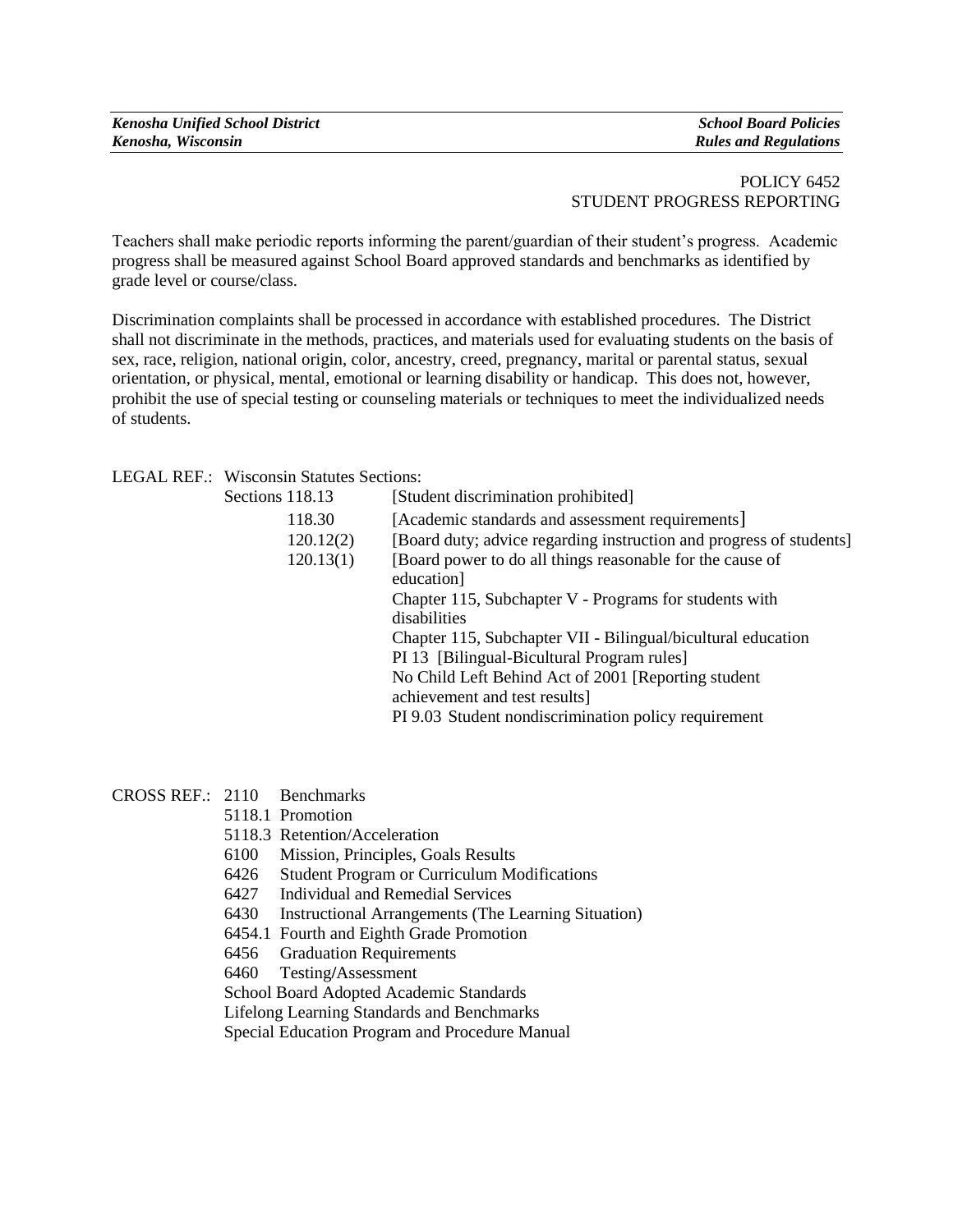POLICY 6452 STUDENT PROGRESS REPORTING Page 2

# ADMINISTRATIVE REGULATIONS: None

AFFIRMED: August 13, 1991

REVISED: July 26, 1994 July 22, 1997 September 23, 2003 May 27, 2014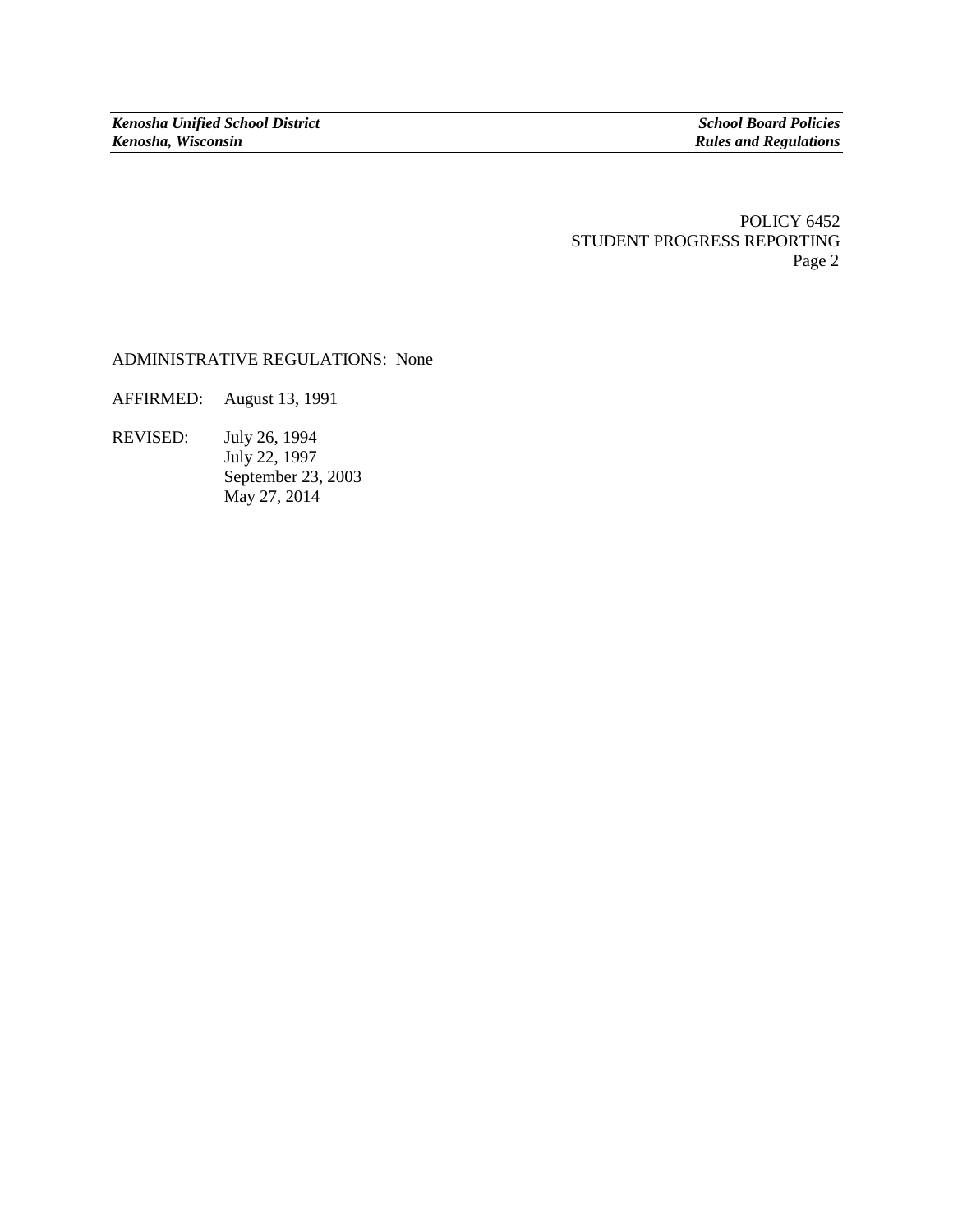| <b>Kenosha Unified School District</b> | <b>School Board Policies</b> |
|----------------------------------------|------------------------------|
| Kenosha, Wisconsin                     | <b>Rules and Regulations</b> |

### RULE 6452 STUDENT PROGRESS REPORTING

### A. Grades Pre-Kindergarten through Five

Kenosha Unified School District focuses on high level academic standards in the area of student achievement. It is the belief of the District that the elementary years provide the foundation for a lifetime of learning. The beginning elementary years stress the basics of reading, writing, language arts, mathematics, science, social studies, fine arts, and physical education. Because these are such essential growing years, student progress shall be evaluated using comparisons to the District content, essential learning skills**,** standards or learning targets identified for each grade level. Educators must appropriately and professionally provide the vehicle to ensure each student is being assessed based on a standard of performance.

Essential learning skills, standards, or learning targets give direction to assessing student learning about what students should learn and what skills they should acquire in each grade level. Standards represent the goals of teaching and learning. Standards describe what students should know and be able to do as a result of their learning essential skills. Well-defined standards identify the specific knowledge, skills, abilities, and disposition that students will acquire through interactions with teachers and fellow students in school learning environments.

Teachers in grades pre-kindergarten through five shall communicate class expectations based on District content, essential learning skills, standards, or learning targets and lifelong learning standards and benchmarks with the parent/guardian during the initial weeks of the school year, utilizing the grade level brochures provided by the District. Teachers shall also share with the parent/guardian how their student will be assessed during the year, with descriptions of the relative importance of work completed during class, homework, and participation. In all grade levels, instruction, assessment, and re-teaching shall be firmly linked to meet the learning needs of every student.

In grades pre-kindergarten through five, academic achievement shall be reported using progress indicators reflecting growth toward meeting District content, essential learning skills, standards or learning targets. Progress on the District's lifelong learning standards, including effort and personal responsibility, shall also be indicated for each student.

In grades pre-kindergarten through five, academic achievement in each subject area shall be reported using progress indicators noted as a numeric scale. Each numeric number contains a key descriptor identifying growth and development based on District content, essential learning skills, standards or learning targets. The descriptor for each numeric mark is defined in the assessment key on the progress report.

Teachers in grades pre-kindergarten through five shall work with students to enable them to complete assignments and assessments within a reasonable time period.

Teachers in grades pre-kindergarten through five shall provide written notice to the parent/guardian at mid-term of any student not making adequate progress toward grade-level expectations. Teachers are also strongly encouraged to contact the parent/guardian about lack of substantial progress at other times during the year. In addition, conferences with the parent/guardian shall be held at regularly scheduled times during the school year.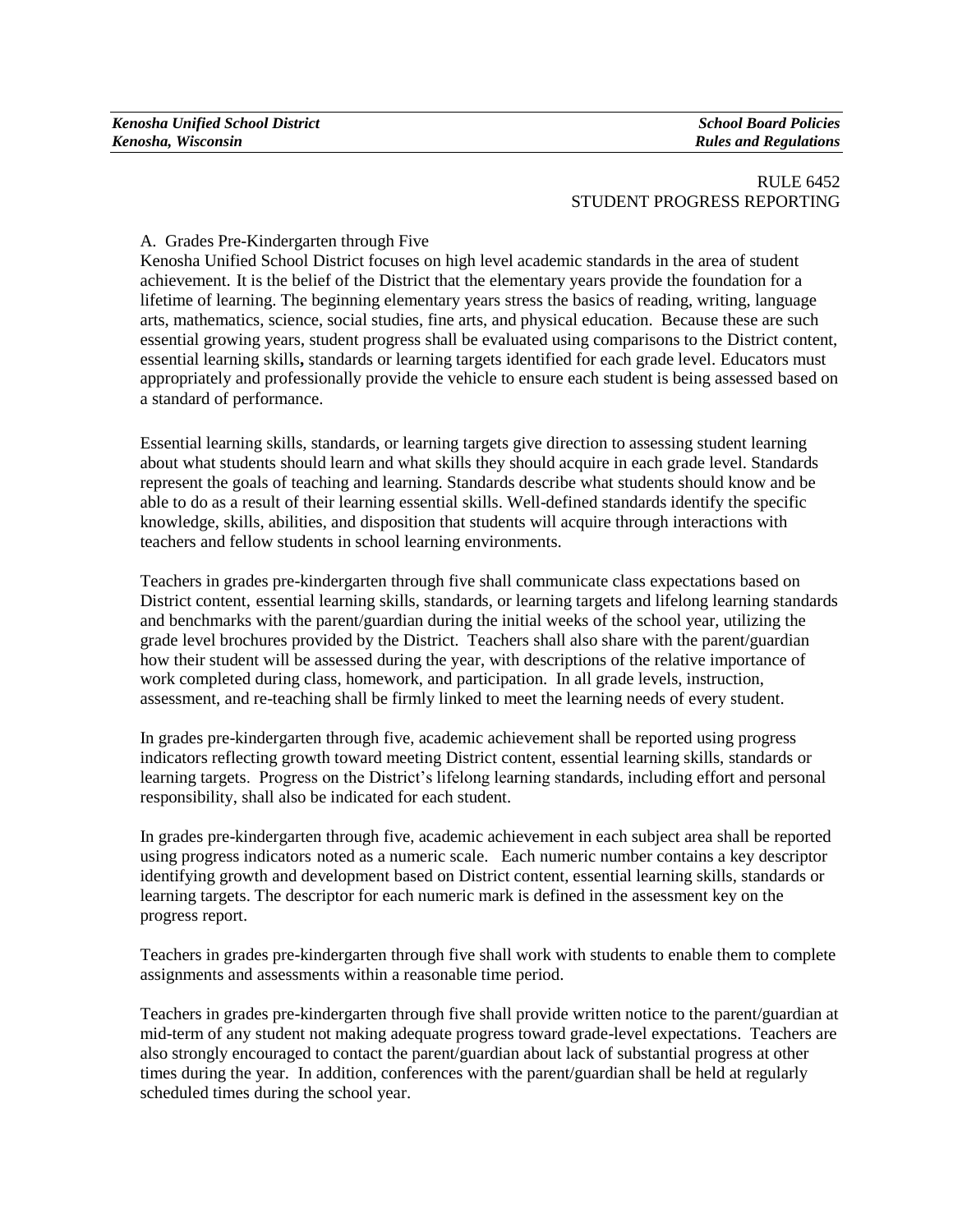Appeals for progress report changes shall be made utilizing the following process**:**

- Step 1 The parent/guardian shall contact the teacher to discuss the progress indicator prior to the end of the next marking period.
- Step 2 In the event the conflict is not resolved, the parent/guardian shall contact the school to arrange a meeting with the teacher and the principal.
- Step 3 The final decision regarding a progress indicator appeal shall rest with the principal.

# B. Grades Six through Twelve

A syllabus shall be developed for each course/class offered in grades six through twelve. The syllabus shall be given to students, made available to parents/guardians, and filed with the building principal. It is recommended that the syllabus be shared within the first week of the beginning of a course/class. The syllabus shall include academic/nonacademic expectations:

- Content/lifelong learning standards and benchmarks
- Methods of assessment
- Point distribution
- Board prescribed grading scale
- Course-specific information

The single grade on the report card and/or transcript shall be based on the successful

completion of:

- The academic standards and benchmarks associated with the course/class
- The lifelong learning standards and benchmarks associated with the course/class

All standards-based learning experiences shall be weighted appropriately to convey their importance within the course/class. The lifelong learning standards shall be treated as one element of the total grade.

Students submitting work up to ten school days late, without prior approval, may receive up to two grades lower on the work than they would have received if the work had been submitted on time (i.e., B+ lowered to a D+). Student work submitted after ten school days, without prior approval, shall not be accepted for credit and shall be recorded with a score of zero (0).

Upon returning to school after an absence, a student has the responsibility, within the number of days equal to the length of the absence or suspension, to meet with the teacher to develop a plan for making up missed work, quizzes, and examinations. A truant student has the responsibility, on the first day he or she returns to the course/class, to meet with the teacher to develop a plan for making up missed work, quizzes, and examinations. Lower grades may not be given for late work due to excused absences, suspension or truancy, unless the work is submitted later than agreed upon deadlines.

Teachers in grades six through twelve shall provide written notice to the parent/guardian of a possible failing grade for a student at each midterm. Teachers are also strongly encouraged to notify the parent/guardian anytime a student is at risk of failing a subject. In addition, conferences with the parent/guardian shall be held at regularly scheduled intervals.